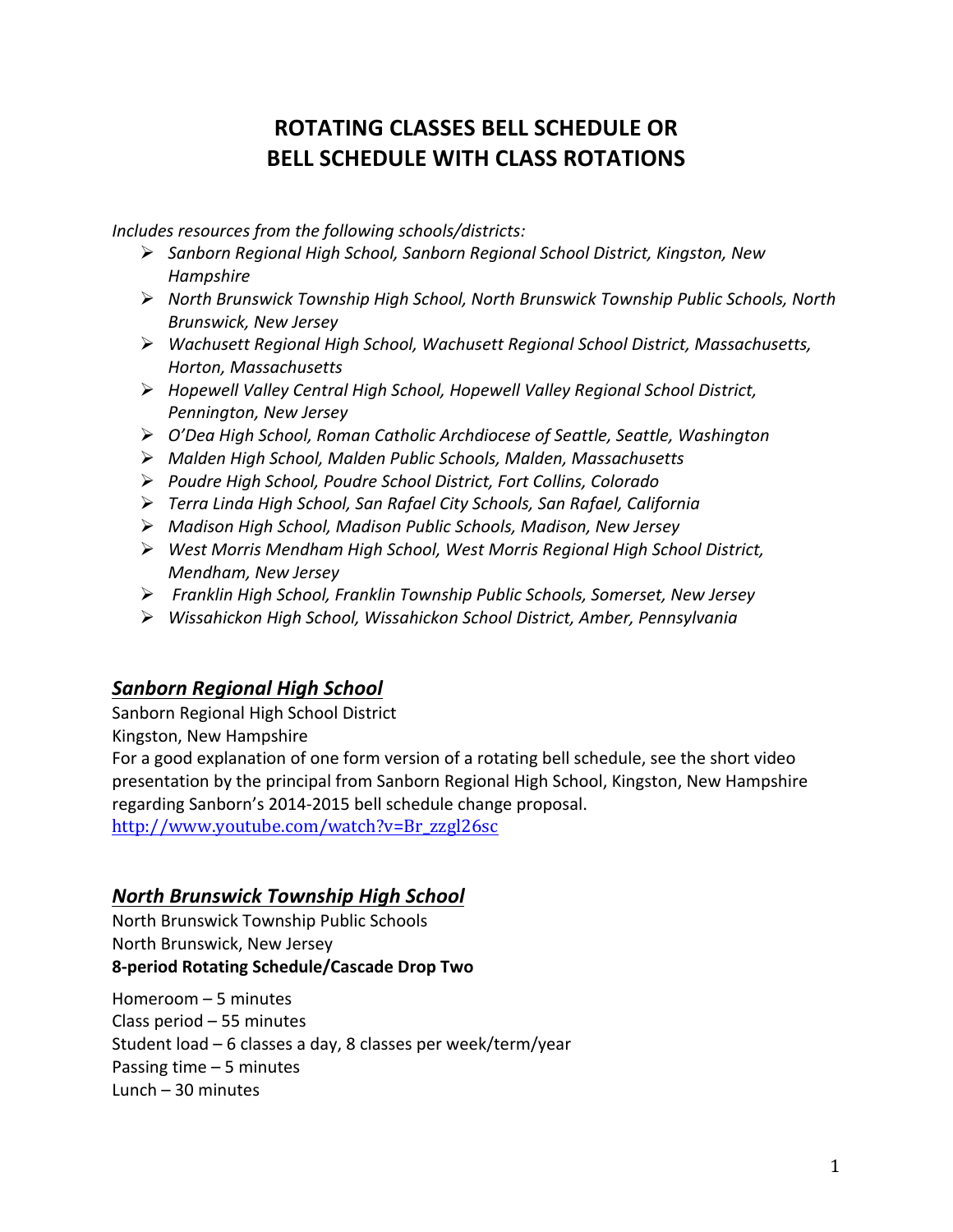Minimal impact on students who have co-op program (last 4 periods do not rotate in regular  $pattern - 2 rotations - one morning, one afternoon)$ 

At NBTHS, a rotating schedule is defined as a type of scheduling in which "students meet for six of their eight classes on any one day. Each day, one class of the eight is "dropped" in the first rotation (between 7:45 a.m. and 10:40 a.m.) and another is "dropped" in the second rotation (between 10:45 a.m. and 2:15 p.m." The rotation at NBTHS takes four days to complete and the process repeats beginning on the  $5<sup>th</sup>$  day."

The previous schedule at NBTHS had been an 8-period day with 40-minute periods. Changing to a rotating block format allowed NBTHS to add an additional 15 minutes to each class period. By using two rotations – one morning, one afternoon -- to determine and dropping one class from each of the rotations each day, NBTHS hoped to have minimal impact on students who participate in the co-op program.

| Time/Day                                                                                 | Day 1            | Day 2            | Day 3            | Day 4            |
|------------------------------------------------------------------------------------------|------------------|------------------|------------------|------------------|
| $7:35 - 7:40$                                                                            | Homeroom         | Homeroom         | Homeroom         | Homeroom         |
| $7:45 - 8:40$                                                                            | Period 1         | Period 2         | Period 3         | Period 4         |
| $8:45 - 9:40$                                                                            | Period 2         | Period 3         | Period 4         | Period 1         |
| $9:45 - 10:40$                                                                           | Period 3         | Period 4         | Period 1         | Period 2         |
| Follow A or B:<br>A- First Lunch<br>Lunch<br>$10:45 - 11:15$<br>Class<br>$11:20 - 12:15$ | Period 5         | Period 6         | Period 5         | Period 5         |
| <b>B-</b> Second Lunch<br>Class<br>$10:45 - 11:40$<br>Lunch<br>$11.45 - 12.15$           |                  |                  |                  |                  |
| $12:20 - 1:15$                                                                           | Period 6         | Period 7         | Period 7         | Period 6         |
| $1:20 - 2:15$                                                                            | Period 7         | Period 8         | Period 8         | Period 8         |
|                                                                                          |                  |                  |                  |                  |
| Dropped Periods                                                                          | Periods<br>4 & 8 | Periods<br>1 & 5 | Periods<br>2 & 6 | Periods<br>3 & 7 |

#### Possible Student Schedule on Rotating Schedule (8-period Cascade Drop Two)

| Time/Day       | Day 1        | Day 2           | Day 3          | Day 4          |
|----------------|--------------|-----------------|----------------|----------------|
| $7:35 - 7:40$  | Homeroom     | Homeroom        | Homeroom       | Homeroom       |
| $7:45 - 8:40$  | English (1)  | Elective (2)    | Science (3)    | Study Hall (4) |
| $8:45 - 9:40$  | Elective (2) | Science (3)     | Study Hall (4) | English (1)    |
| $9:45 - 10:40$ | Science (3)  | Science Lab (4) | English (1)    | Elective (2)   |
| Follow A or B: | Math $(5)$   | Lunch A         | Math $(5)$     | Math $(5)$     |
| C- First Lunch | Lunch B      | Spanish (6)     | Lunch B        | Lunch B        |
| Lunch          |              |                 |                |                |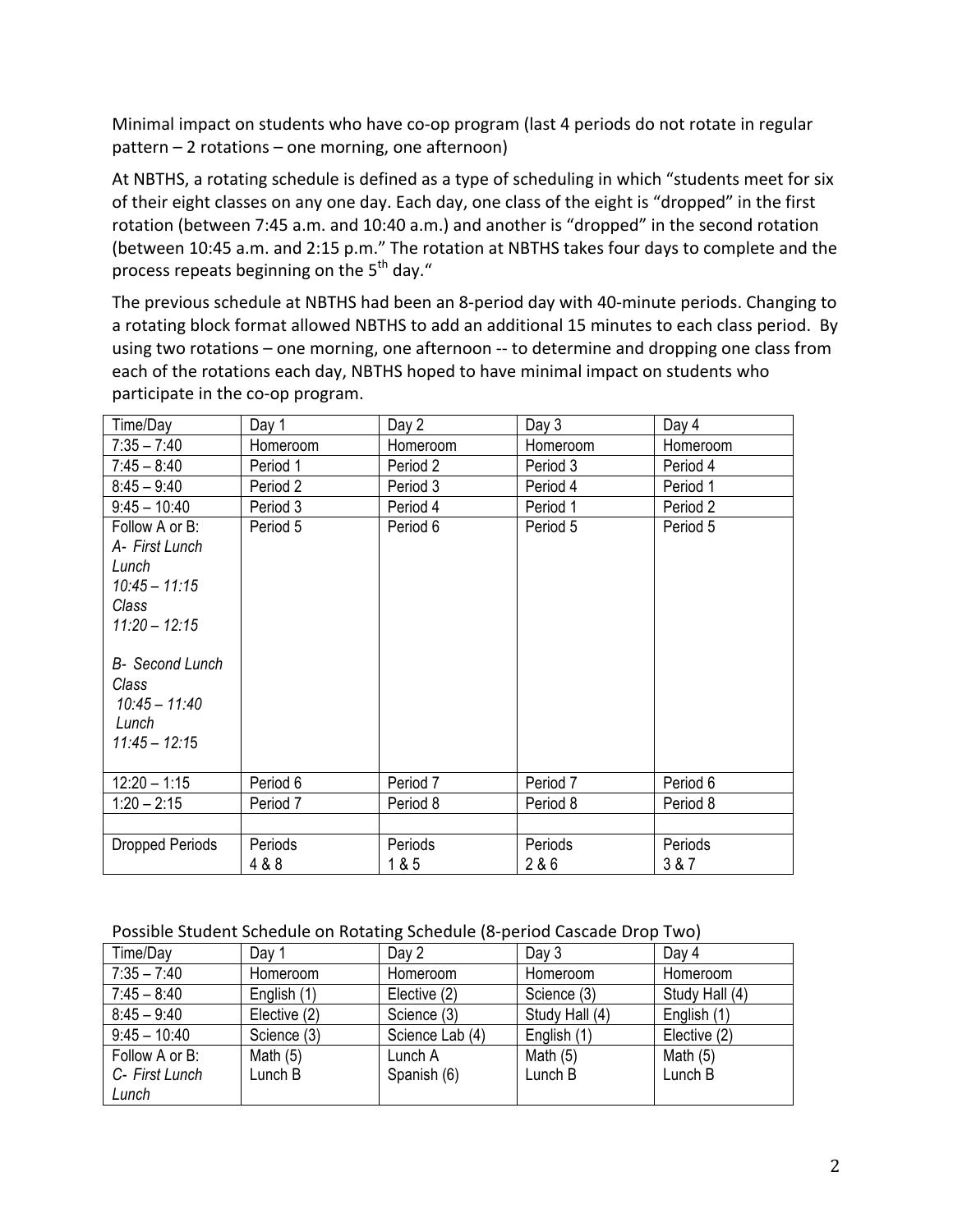| $10:45 - 11:15$<br>Class<br>$11.20 - 12.15$                             |             |                    |                    |                    |
|-------------------------------------------------------------------------|-------------|--------------------|--------------------|--------------------|
| D- Second Lunch<br>Class<br>$10:45 - 11:40$<br>Lunch<br>$11.45 - 12.15$ |             |                    |                    |                    |
| $12:20 - 1:15$                                                          | Spanish (6) | P.E. (7)           | P.E. (7)           | Spanish (6)        |
| $1:20 - 2:15$                                                           | P.E. (7)    | Social Studies (8) | Social Studies (8) | Social Studies (8) |
|                                                                         |             |                    |                    |                    |
| <b>Dropped Periods</b>                                                  | Periods     | Periods            | Periods            | Periods            |
|                                                                         | 4 & 8       | 1 & 5              | 2 & 6              | 3 & 7              |

In the Frequently Asked Questions document prepared by NBTHS, the school included the following response to the question: What are the educational benefits to this rotating schedule? :

"The rotating schedule will help address our school goal of increased active learning and differentiation of instruction. The extended time in class will provide opportunity for an increased use of various student-centered instructional strategies (e.g., activating prior knowledge, hands0on projects, in-depth discussions, project-based learning, using the nine instructional strategy categories and multiple intelligences, cooperative and small group learning, and simulations.) These learning experiences are highly effective but they are also time-consuming. With the extra time provided in this schedule, there will be a greater opportunity to provide more active learning and in depth development of critical thinking skills, which will lead to greater understanding and better retention."

To view the full document regarding Rotating Schedule Frequently Asked Questions, see http://www.nbtschools.org/nbts/Schools/North%20Brunswick%20Township%20High%20Schoo l/Guidance/Rotational%20Schedule%20Toolkit/NBTHS%20New%20Rotating%20Schedule%20F AQ.pdf

Useful tools: On the school website, there is a *Rotating Schedule Toolkit*. Included is a Power-Point presentation, New Rotating Schedule FAX in English and Spanish, Weekly Rotating Schedule, 2013-2014 school year calendar, all rotating schedules, and two-lunch rotating sessions.

The PowerPoint presentation described the following other districts as using rotating schedule in their high school: Chatham, Kinneton, Warren Hills, Watchung Hills, River Deli, Mahwah, Highland Park, West Morris, Morristown, Paramus, Lawrence Township, Randolph, Montville, and Ridgewood.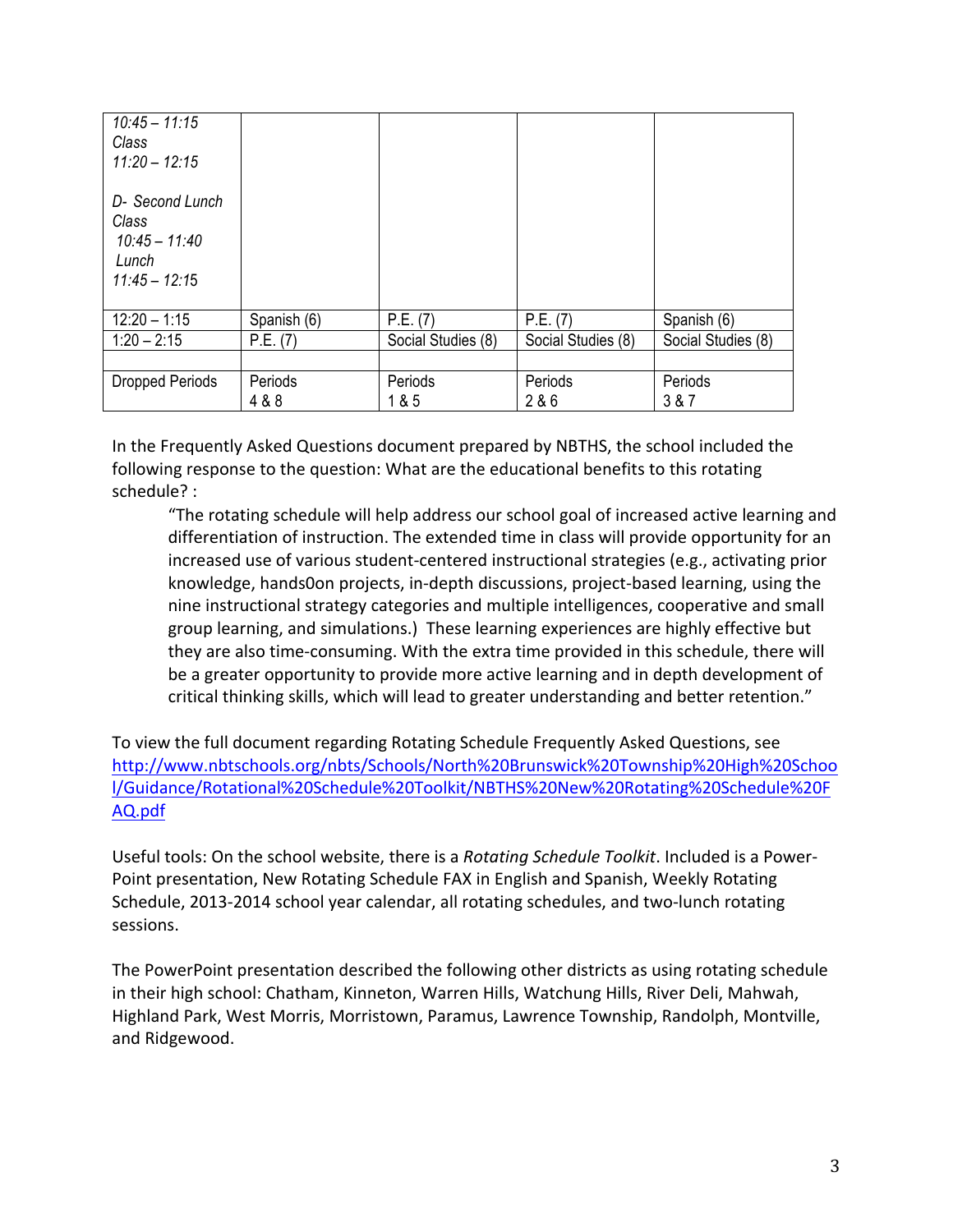# **Wachusett Regional High School**

Wachusett Regional School District Horton, Massachusetts

Wachusett Regional High School serves the communities of Holden, Paxton, Princeton, Rutland, and Sterling, Massachusetts.

WRHS uses a rotating schedule throughout the school year. Classes that meet every day follow a seven-day rotation. Classes that meet every other day follow a 14-day rotation. Every Friday, students have a 25-minute homeroom.

On early release or delayed-entry days, the third and fourth blocks of the day are eliminated so students follow a four-block schedule.

The school regularly publishes and updates a calendar with course rotation information.

Daily Bell Schedule

|                 |                               |                                                    |                   |                    | Day 1          | Day            | Day | Day                     | Day             | Day             | Day                   |
|-----------------|-------------------------------|----------------------------------------------------|-------------------|--------------------|----------------|----------------|-----|-------------------------|-----------------|-----------------|-----------------------|
|                 |                               |                                                    |                   |                    |                | 2              | 3   | 4                       | 5               | 6               | 7                     |
|                 |                               |                                                    |                   |                    | 8              | $\overline{9}$ | 10  | $\overline{11}$         | $\overline{12}$ | $\overline{13}$ | $\overline{14}$       |
| Period          | 7:27<br><b>Warning Bell</b>   |                                                    |                   |                    | A              |                |     |                         | <b>BLOCK</b>    |                 |                       |
| 1               |                               | $7:35 - 8:23$<br>$(48 \text{ min})$                |                   |                    |                | G              | F   | E                       | D               | C               | B                     |
| $\overline{2}$  | $8:28 - 9:16$                 | $(48 \text{ min})$                                 |                   |                    | $\sf B$        | A              | G   | $\overline{\mathsf{F}}$ | E               | D               | $\overline{\text{c}}$ |
| $\overline{3}$  | $9:21 - 10:14$                |                                                    | (53 min)          |                    | $\overline{C}$ | B              | A   | G                       | $\overline{F}$  | E               | D                     |
| $\overline{4}$  | $10:19 - 11:07$ (48 min)      |                                                    |                   |                    | D              | $\mathsf{C}$   | B   | A                       | G               | F               | E                     |
|                 | Lunch 1<br>$11:12 -$<br>11;42 | 11:12<br>11:42<br>Lunch<br>$\overline{2}$<br>11:42 | 11:12<br>12:12    | $11:12 -$<br>12:42 |                |                |     |                         |                 |                 |                       |
| 5               |                               | 12:12                                              | Lunch<br>3        |                    | E              | D              | C   | B                       | A               | G               | F                     |
|                 |                               |                                                    | $12:12-$<br>12:42 |                    |                |                |     |                         |                 |                 |                       |
|                 |                               |                                                    |                   | Lunch<br>4         |                |                |     |                         |                 |                 |                       |
|                 | $11:47 -$<br>1:17             | 12:17<br>1:17                                      | 12:47<br>1:17     | $12:47 -$<br>1:17  |                |                |     |                         |                 |                 |                       |
| $6\phantom{1}6$ | $1:22 - 2:10$                 | (48 min.)                                          |                   |                    | F              | E              | D   | C                       | B               | A               | G                     |
|                 |                               |                                                    |                   |                    |                |                |     |                         |                 |                 |                       |
|                 |                               |                                                    |                   | Omit               | (G)            | (F)            | (E) | (D)                     | C()             | (B)             | A)                    |

*Hopewell Valley Central High School*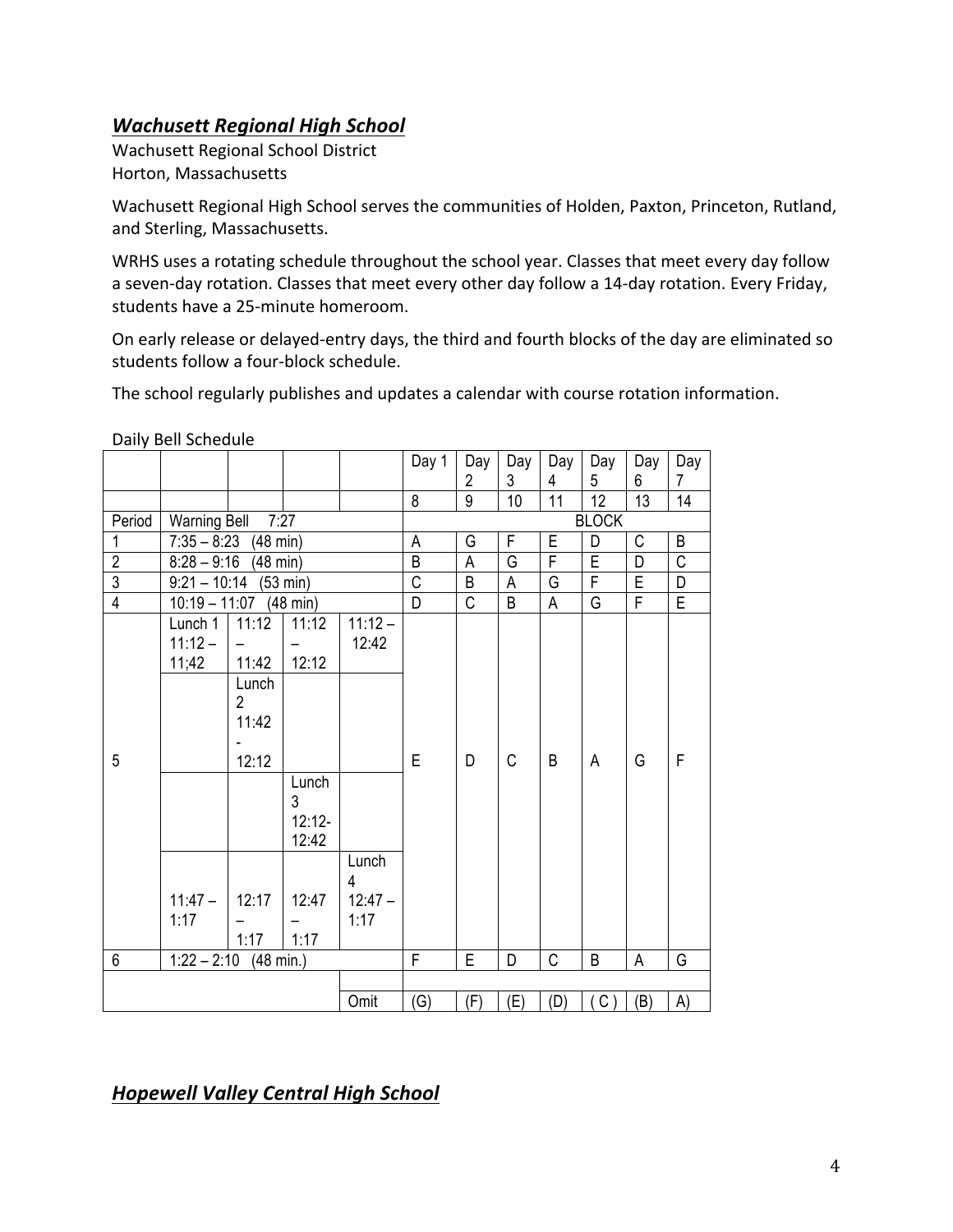#### Hopewell Valley Regional School District Pennington, New Jersey **Rotating Period Bell Schedule 8 Periods with 6 periods offered each day**

Regular Bell Schedule 

| ີ         |                     | A-Day | B-Day | C-Day | D-Day |
|-----------|---------------------|-------|-------|-------|-------|
| Session 1 | $7:45 - 8:46(61)$   |       | 2     |       | 4     |
| Session 2 | $8:50 - 9:48(58)$   | 2     | 3     |       |       |
| Session 3 | $9:52 - 10:50(58)$  | 3     |       |       | 2     |
| Lunch     | $10:54 - 11:39(45)$ |       |       |       |       |
| Session 4 | $11:43 - 12:41(58)$ | 5     | 6     |       | 8     |
| Session 5 | $12:45 - 1:43(58)$  | 6     |       | 8     | 5     |
| Session 6 | $1:47 - 2:45(58)$   |       | ጸ     | 5     | 6     |

HVCHS also has a half day schedule, a science labs schedule, and a delayed opening schedule.

#### *O'Dea High School*

Roman Catholic Archdiocese of Seattle

Seattle, Washington

6 period rotating schedule 

Zero Period and Period 1 (which includes homeroom) remain the same each day. Periods  $2-6$ rotate

Classes rotate in the following order:

Regular Schedule

|           | Mon      | Tues     | Wed      | Thurs    | Fri      |
|-----------|----------|----------|----------|----------|----------|
| $7:30 -$  | 0 period | 0 period | 0 period | 0 period | 0 period |
| 8:10      |          |          |          |          |          |
| $8:20 -$  | 1        | 1        | 1        | 1        | 1        |
| 9:13      |          |          |          |          |          |
| $9:16 -$  | A        | B        | C        | D        | E        |
| 10:08     |          |          |          |          |          |
| $10:14 -$ | B        | C        | D        | E        | А        |
| 11:06     |          |          |          |          |          |
| $11:09 -$ | C        | D        | Е        | А        | B        |
| 12:01     |          |          |          |          |          |
| $12:06 -$ | Lunch    |          |          |          |          |
| 12:28     |          |          |          |          |          |
| $12:33 -$ | D        | E        | Α        | B        | C        |
| 1:25      |          |          |          |          |          |
| $1:28 -$  | E        | А        | B        | С        | D        |
| 2:20      |          |          |          |          |          |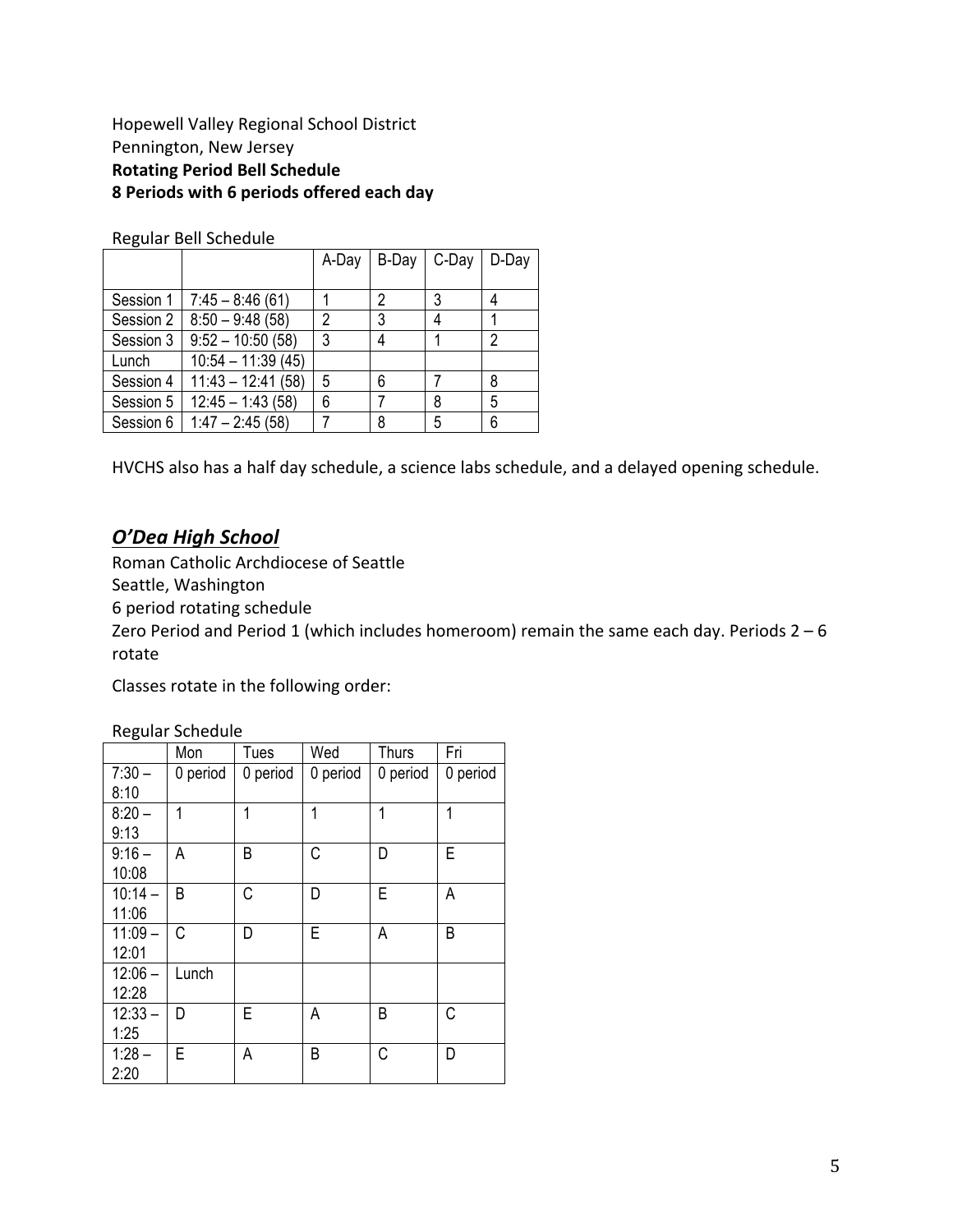The O'Dea High School's website also includes a Morning Assembly Schedule, an Afternoon Assembly/Meeting Schedule, a Minimum Day Schedule, and a Late Start Schedule.

# *Malden High School*

Malden Public Schools Malden, Massachusetts 7-period Cascade, Drop one period each day on a 7-day rotation

| <b>BLOCK ROTATION</b> |               |       |       |               |       |               |       |  |
|-----------------------|---------------|-------|-------|---------------|-------|---------------|-------|--|
| Rotation              | Day 7         | Day 6 | Day 5 | Day 4         | Day 3 | Day 2         | Day 1 |  |
| <b>Block A</b>        |               | 6     | 5     |               | 3     | $\mathcal{P}$ |       |  |
| <b>Block B</b>        |               |       | 6     | 5             | 4     | 3             | 2     |  |
| <b>Block C</b>        | $\mathcal{P}$ |       |       | 6             | 5     | 4             | 3     |  |
| <b>Block D</b>        | 3             | 2     |       |               | 6     | 5             |       |  |
| <b>Block E</b>        | 4             | 3     | 2     |               |       | 6             | 5     |  |
| <b>Block F</b>        | 5             |       | 3     | $\mathfrak z$ |       |               | 6     |  |

|                           | <b>WEEKLY BELL SCHEDULE</b>                                                                                                                                                                                                                                                                 |                    |                                                                                                                                                                                                                                                                                          |  |  |  |  |  |
|---------------------------|---------------------------------------------------------------------------------------------------------------------------------------------------------------------------------------------------------------------------------------------------------------------------------------------|--------------------|------------------------------------------------------------------------------------------------------------------------------------------------------------------------------------------------------------------------------------------------------------------------------------------|--|--|--|--|--|
|                           | <b>Monday</b><br>(not the late entry days)                                                                                                                                                                                                                                                  | Tuesday - Friday   |                                                                                                                                                                                                                                                                                          |  |  |  |  |  |
| Homeroom:                 | 7:45-7:55                                                                                                                                                                                                                                                                                   | Homeroom:          | $7:45 - 7:55$                                                                                                                                                                                                                                                                            |  |  |  |  |  |
| <b>Block A</b>            | $7:55 - 8:53$                                                                                                                                                                                                                                                                               | <b>Block A</b>     | $7:55 - 8:53$                                                                                                                                                                                                                                                                            |  |  |  |  |  |
| <b>Block B</b>            | $8:53-9:49$                                                                                                                                                                                                                                                                                 | <b>Block B</b>     | $8:53 - 9:49$                                                                                                                                                                                                                                                                            |  |  |  |  |  |
| <b>Block C</b>            | $9:49 - 10:45$                                                                                                                                                                                                                                                                              | <b>Block C</b>     | $9:49 - 10:45$                                                                                                                                                                                                                                                                           |  |  |  |  |  |
| <b>Block D</b><br>(Lunch) | 1st Lunch: 10:45-11:15<br>(lunch) 11:15 - 12:45 (class)<br>2nd Lunch:<br>10:45 - 11:15 (class) 11:15 - 11:45<br>(lunch) 11:45 - 12:45 (class)<br>3rd Lunch: 10:45-11:45<br>(class) 11:45 - 12:15 (lunch) 12:15-<br>12:45 (class)<br>4th Lunch: 10:45-12:15<br>(class) 12:15 - 12:45 (lunch) | Block D<br>(Lunch) | 1st Lunch:<br>10:45-11:15 (lunch) 11:15 - 12:45 (class)<br>2nd Lunch: 10:45 - 11:15 (class) 11:15 -<br>11:45 (lunch) 11:45 - 12:45 (class)<br>3rd Lunch:<br>10:45-11:45 (class) 11:45 - 12:15<br>(lunch) 12:15-12:45 (class) 4th<br>Lunch: 10:45- 12:15 (class)<br>12:15 - 12:45 (lunch) |  |  |  |  |  |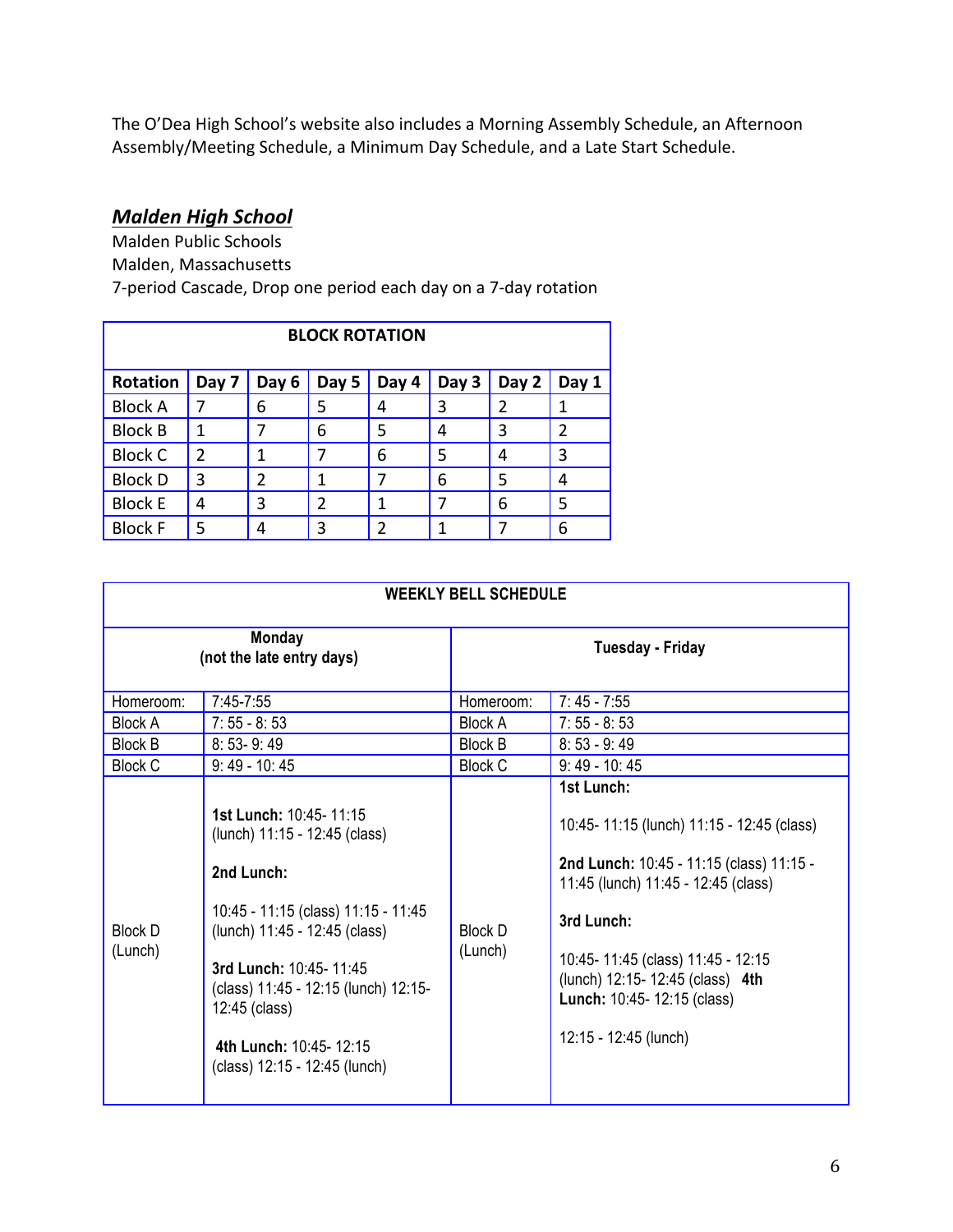| <b>Block E</b> | $\overline{ }$<br>$12.45 - 1.$<br>:45 | -<br><b>Block E</b><br>$ -$ | :30<br>$\overline{ }$<br>$\Lambda$<br>. л<br>۱Z.<br>ு |
|----------------|---------------------------------------|-----------------------------|-------------------------------------------------------|
|                |                                       | -<br><b>Block F</b><br>. .  | 3.4F<br>30 <sub>0</sub><br>л.<br><b>4.IV</b>          |

http://www.malden.mec.edu/HighSchool.cfm?subpage=626250

### **Poudre High School**

Poudre High School District Fort Collins, Colorado **8-** period Rotating Schedule with one late start day a week for Professional Learning **Communities (PLC); 2 lunches** 

8 courses run for the full year; each class rotate and each class meets three times a week for 80-minute class periods or a total of 240 minutes per week.

| Monday          | Tuesday                          |                | Wednesday        |                | Thursday       |                | Friday         |                |           |
|-----------------|----------------------------------|----------------|------------------|----------------|----------------|----------------|----------------|----------------|-----------|
| Period 1        | Period 2                         |                | <b>PLC</b>       |                | Period 2       |                | Period 1       |                |           |
| $7:40 - 9:00$   |                                  | $7:40 - 9:00$  |                  | $7:15 - 8:45$  |                | $7:40 - 9:00$  |                | $7:40 - 9:00$  |           |
| <b>Period 3</b> |                                  | Period 4       |                  | Period 1       |                | Period 4       |                | Period 2       |           |
| $9:05 - 10:25$  |                                  | $9:05 - 10:25$ |                  | $8:55 - 10:25$ |                | $9:05 - 10:25$ |                | $9:05 - 10:25$ |           |
| Lunch A         | Period                           | Lunch A        | Per <sub>6</sub> | Lunch A        | Per 3          | Lunch A        | Per 3          | Lunch          | Per. 4    |
| $10:25 -$       | 5 10:30                          | $10:25 -$      | $10:30-$         | $10:25 -$      | $10:30 -$      | $10:25 -$      | $10:30-$       | $10:25 -$      | $10:30 -$ |
| 11:00           | $-11:50$                         | 11:00          | 11:50            | 11:00          | 11:50          | 11:00          | 11:50          | 11:00          | 11:50     |
| Per 5           | Lunch B                          | Per 6          | Lunch B          | Per 3          | Lunch B        | Per 3          | Lunch B        | Per 4          | Lunch B   |
| $11:00 -$       | $11:50 -$                        | $11:00 -$      | $11:50 -$        | $11:00 -$      | $11:50 -$      | $11:00 -$      | $11:50 -$      | $11:00 -$      | $11:50 -$ |
| 12:20           | 12:25                            | 12:20          | 12:25            | 12:20          | 12:25          | 12:20          | 12:25          | 12:20          | 12:25     |
| Period 7        |                                  | Period 5       |                  | Period 6       |                | Period 5       |                | Period 6       |           |
|                 | $12:25 - 1:45$<br>$12:25 - 1:45$ |                | $12:25 - 1:45$   |                | $12:25 - 1:45$ |                | $12:25 - 1:45$ |                |           |
| Period 8        | Period 7                         |                | Period 8         |                | Per 7          |                | Per 8          |                |           |
| $1:50 - 3:10$   |                                  | $1:50 - 3:10$  |                  | $1:50 - 3:10$  |                | $1:50 - 3:10$  |                | $1:50 - 3:10$  |           |

# *Terra Linda High School*

San Rafael City Schools San Rafael, California Rotating 7-period schedule with one early release day for teacher collaboration and two embedded 40-minute tutorials

| Monday                | Tuesday                 | Wednesday            | Thursday                  | Friday                    |  |
|-----------------------|-------------------------|----------------------|---------------------------|---------------------------|--|
| $0$ 7:05 - 7:55       | $6:55 - 7:55$<br>0      | No class<br>0        | $6:55 - 7:55$<br>$\Omega$ | $6:55 - 7:55$<br>$\Omega$ |  |
| $1 \quad 8:00 - 8:50$ | $8:00 - 9:05$           | $8:00 - 9:05$        | $1 \quad 8:00 - 9:05$     | $8:00 - 8:55$             |  |
| $2 \quad 8:55 - 9:45$ | Brunch $9:05 -$<br>9:20 | Brunch $9:05 - 9:20$ | Brunch $9:05 -$<br>9:20   | $9:00 - 9:55$             |  |
| Brunch $9:45 -$       |                         | $9:25 - 10:30$       |                           | <b>Brunch 9:55-</b>       |  |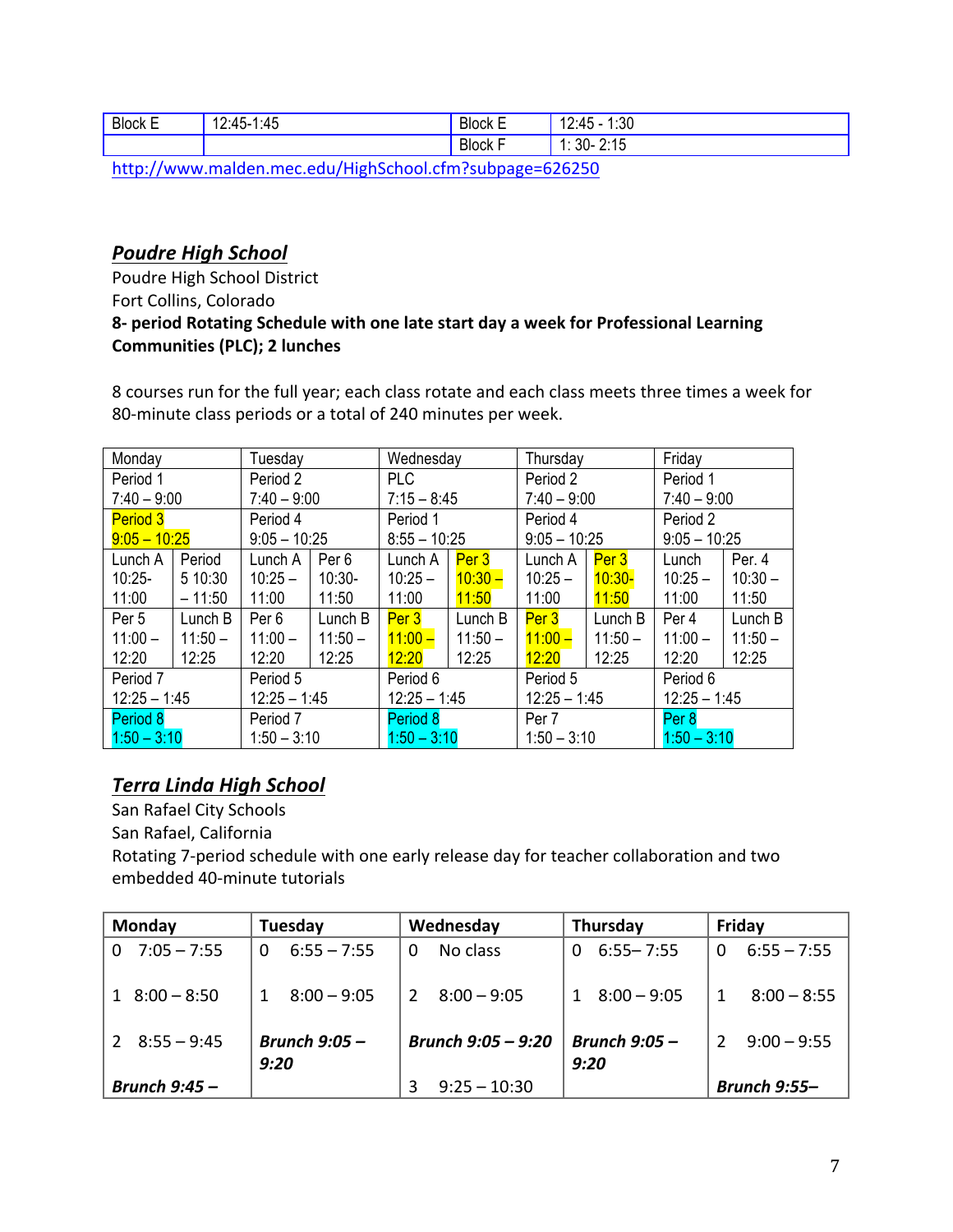| 10:00 |                | $\overline{2}$ | $9:25 - 10:30$   |       |                      | $\mathbf{3}$   | $9:25 - 10:30$    | 10:10        |               |
|-------|----------------|----------------|------------------|-------|----------------------|----------------|-------------------|--------------|---------------|
|       |                |                |                  | 5     | $10:35 - 11:40$      |                |                   |              |               |
| 3     | $10:05 -$      |                | Tutorial 10:35-  |       |                      |                | Tutorial 10:35-   | 3            | $10:15 -$     |
| 10:55 |                |                | 11:15            |       | Lunch 11:40-         |                | 11:15             | 11:10        |               |
|       |                |                |                  | 12:20 |                      |                |                   |              |               |
| 4     | $11:00 -$      | 4              | $11:20 - 12:25$  |       |                      |                | $4$ 11:20 - 12:25 | 4            | $11:15-$      |
| 11:50 |                |                |                  | 6     | $12:25 - 1:30$       |                |                   | 12:10        |               |
|       |                |                | Lunch 12:25-1:05 |       |                      |                | Lunch 12:25-      |              |               |
|       | Lunch 11:50 -  |                |                  | 7     | $1:35 - 2:40$        | 1:05           |                   | Lunch 12:10- |               |
| 12:30 |                | 5              | $1:10 - 2:15$    |       |                      |                |                   | 12:50        |               |
|       |                |                |                  |       | <b>Teacher</b>       | 6              | $1:10 - 2:15$     |              |               |
| 5.    | $12:35 - 1:25$ | 7              | $2:20 - 3:25$    |       | <b>Collaboration</b> |                |                   | 5            | $12:55 -$     |
|       |                |                |                  |       | $2:45 - 3:15$        | $\overline{7}$ | $2:20 - 3:15$     | 1:50         |               |
| 6     | $1:30-2:20$    |                |                  |       |                      |                |                   |              |               |
|       |                |                |                  |       |                      |                |                   | 6            | $1:55 - 2:50$ |
| 7     | $2:25-3:15$    |                |                  |       |                      |                |                   |              |               |
|       |                |                |                  |       |                      |                |                   |              |               |
|       |                |                |                  |       |                      |                |                   |              |               |

### *Madison High School*

Madison Public Schools Madison, New Jersey **Modified Rotating Block Schedule (with a drop)** 

Madison Public Schools recently moved from a traditional 8-period day schedule to an 8-period, modified rotating block schedule with a drop. As part of the bell schedule decision-making process, Madison-researched, visited, or spoke with the following schools that were currently using the modified rotating block model: Chatham, Governor Livingston, Kinnelon, Lenape Valley, Livingston, Mendham, Northern Valley Regional, (Demarest & Old Tappan), Montville, Mt. Olive, Randolph, Ridgewood, River Dell, Sparta, Warren Hills, Watchung Hills, West Morris.

Here is a sample of what a student schedule might look like on the new schedule:

|                                 | <b>Monday</b>                       | Tuesday                           | Wednesday                                     | <b>Thursday</b>                           | <b>Friday</b>                       |
|---------------------------------|-------------------------------------|-----------------------------------|-----------------------------------------------|-------------------------------------------|-------------------------------------|
|                                 | Sept 17                             | Sept 18                           | Sept 19                                       | Sept 20                                   | Sept 21                             |
|                                 | "C" Day                             | "D" Day                           | "A" Dav                                       | "B" Dav                                   | "C" Dav                             |
| 7:45am -<br>8:44am<br>(Block 1) | Period 3<br>Math<br>C <sub>26</sub> | Period 4<br><b>History</b><br>G51 | Period 1<br><b>Science</b><br>D <sub>22</sub> | Period 2<br>Study/Lab A<br>Dav<br>Aud/D22 | Period 3<br>Math<br>C <sub>26</sub> |
| $8:47am -$                      | Period 4                            | Period 1                          | Period 2                                      | Period 3                                  | Period 4                            |
| 9:50am                          | <b>History</b>                      | <b>Science</b>                    | Study/Lab A Day                               | Math                                      | <b>History</b>                      |
| (Block 2)                       | G51                                 | D <sub>22</sub>                   | Aud/D22                                       | C <sub>26</sub>                           | G51                                 |
| $9:53am -$                      | Period 1                            | Period 2                          | Period 3                                      | Period 4                                  | Period 1                            |
|                                 | <b>Science</b>                      | Study/Lab A                       | Math                                          | <b>History</b>                            | <b>Science</b>                      |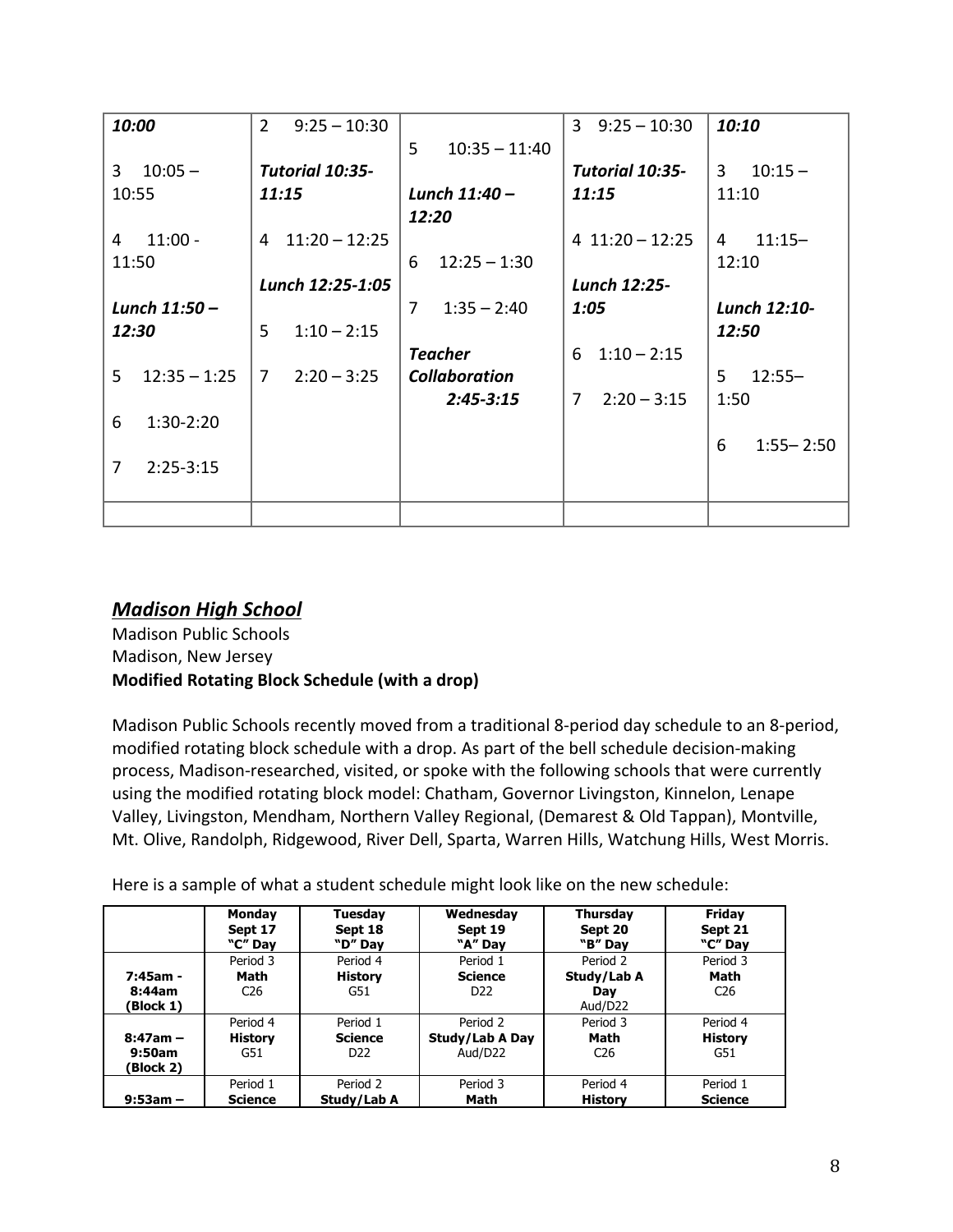| 10:52am<br>(Block 3)                          | D <sub>22</sub>                      | Day<br>Aud/D22                     | C <sub>26</sub>                          | G51                                      | D <sub>22</sub>                          |
|-----------------------------------------------|--------------------------------------|------------------------------------|------------------------------------------|------------------------------------------|------------------------------------------|
| $10:52am -$<br>11:37am<br>(Lunch)             |                                      |                                    |                                          |                                          |                                          |
| $11:37am -$<br>12:36am<br>(Block 4)           | Period 7<br>World<br>Language<br>F44 | Period 8<br><b>Elective</b><br>C17 | Period 5<br>Phys. Ed<br>Gym              | Period 6<br><b>English</b><br>E38        | Period 7<br><b>World Language</b><br>F44 |
| $12:39am -$<br>1:38am<br>(Block 5)            | Period 8<br><b>Elective</b><br>C17   | Period 5<br>Phys. Ed<br>Gym        | Period 6<br><b>English</b><br>E38        | Period 7<br><b>World Language</b><br>F44 | Period 8<br><b>Elective</b><br>C17       |
| $1:41am -$<br>2:40 <sub>pm</sub><br>(Block 6) | Period 5<br>Phys. Ed<br>Gym          | Period 6<br>English<br>E38         | Period 7<br><b>World Language</b><br>F44 | Period 8<br><b>Elective</b><br>C17       | Period 5<br>Phys. Ed<br>Gym              |

As part of the communication process with faculty, students, and parents, Madison developed a PowerPoint presentation, a Frequently Asked Questions handout, and a section of the school's web-site information on the proposed change. Madison also did due diligence in communicating regularly about the change to all involved.

From Frequently Asked Questions.

"Madison High School is an excellent school. Why make a change to the schedule and why now? Many of the schools in the state of NJ, which we consider to be most competitive and comparable to Madison High School, are using a modified, rotating block schedule (i.e., Chatham, Mendham, Livingston, Northern Valley Regional, Governor Livingston, and Ridgewood High Schools). Many have used this type of schedule for over ten years and have not returned to the traditional eight- period day. Students and teachers are overwhelmingly positive about their experiences with this schedule.

Administrators, teachers, students, and board members from the MHS community have been researching this change in earnest since September and have done a tremendous amount of due diligence to determine the feasibility of implementing a modified block schedule. The scheduling committee returned to our school enthused to make this change as soon as possible. We are confident that, with some professional development for teachers and thoughtful planning, this schedule change can be smoothly incorporated and benefiting our students from day one. " See:

http://www.madisonpublicschools.org/madisonhs/cwp/view.asp?A=3&Q-348134

From a PowerPoint presentation used with students: "Advantages of this Schedule

- $\triangleright$  Longer instructional periods will significantly enhance the teaching/learning process
- $\triangleright$  Fewer classes per day will result in greater student focus on academics and help to relieve stress
- $\triangleright$  Rotation provides variation to the school day
- $\triangleright$  Common lunch period facilitates a wide variety of school related activities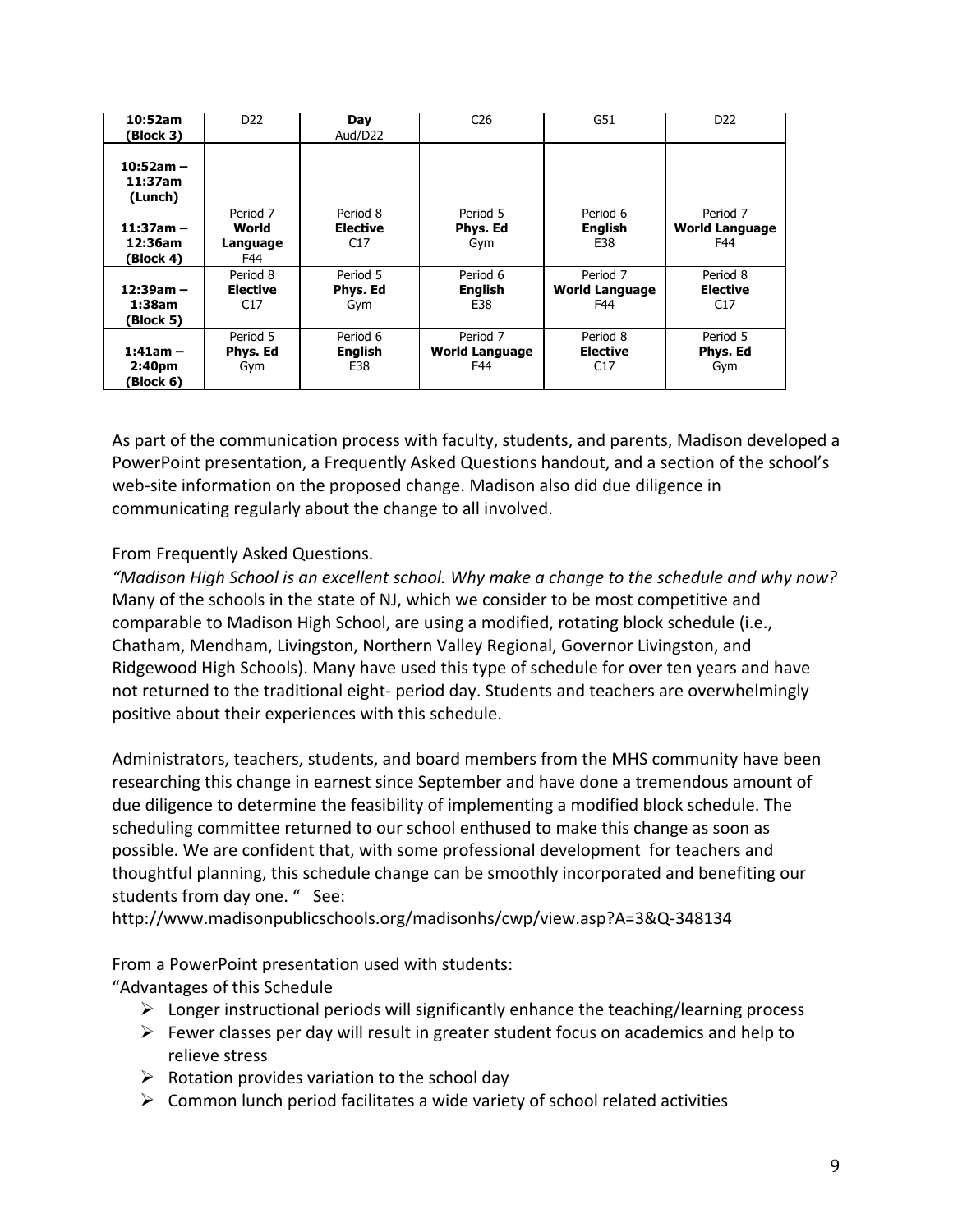- $\triangleright$  Rotating blocks more closely simulates the "college experience"
- $\triangleright$  Schools that use this schedule absolutely love it!" http://www.madisonpublicschools.org/madisonhs/cwp/view.asp?A=3&Q=348134

### *West Morris Mendham High School*

West Morris Regional High School District Mendham, New Jersey **8-Period Modified Rotating Block Drop two**

Classes rotate within either a morning band of classes OR an afternoon band of classes Two of the 8 classes are "dropped" each day;

Every class is offered 3 times over a four-day period.

Students take 6 classes a day, but earn up to 8 credits a year.

|                      | Day 4    | Day 3    | Day 2               | Day 1               |
|----------------------|----------|----------|---------------------|---------------------|
| $7:40 - 8:39$ a.m.   | Period 4 | Period 3 | Period 2            | Period 1            |
| $8:44 - 9:42$ a.m.   | Period 1 | Period 4 | Period 3            | Period 6            |
| 9:47-10:45 a.m.      | Period 2 | Period 1 | Period 4            | Period <sub>7</sub> |
| $10:45 - 11:31$ a.m. | Lunch    |          |                     |                     |
| $11:31 - 12:29$ p.m. | Period 8 | Period 7 | Period 6            | Period 5            |
| 12:34-1:32 p.m.      | Period 5 | Period 8 | Period <sub>7</sub> | Period 6            |
| 1:37 - 2:35 p.m.     | Period 6 |          | Period 5   Period 8 | Period <sub>7</sub> |

# **Franklin High School**

Franklin Township Public Schools Somerset, New Jersey

2013-2014 was Franklin's first school year on the modified 8-period rotating drop 2 bell schedule. Among other advantages to the new bell schedule, Franklin cited the following:

- Additional instructional time per class meeting
- Less detrimental if a student is absent due to illness
- Students will not miss the same class if they leave for athletics, field trips, or cocurricular initiatives

#### 2013-2014 Bell Schedule

|                                                         | A Day        | B Day           | C Day        | D Day       |
|---------------------------------------------------------|--------------|-----------------|--------------|-------------|
|                                                         | (drop 4 & 8) | (Drop $1 & 5$ ) | (Drop 2 & 6) | (Drop 3 & 7 |
| $7:27 - 8:31$<br>64 minutes (includes<br>announcements) |              |                 |              |             |
| $8:35 - 9:34$                                           |              |                 |              |             |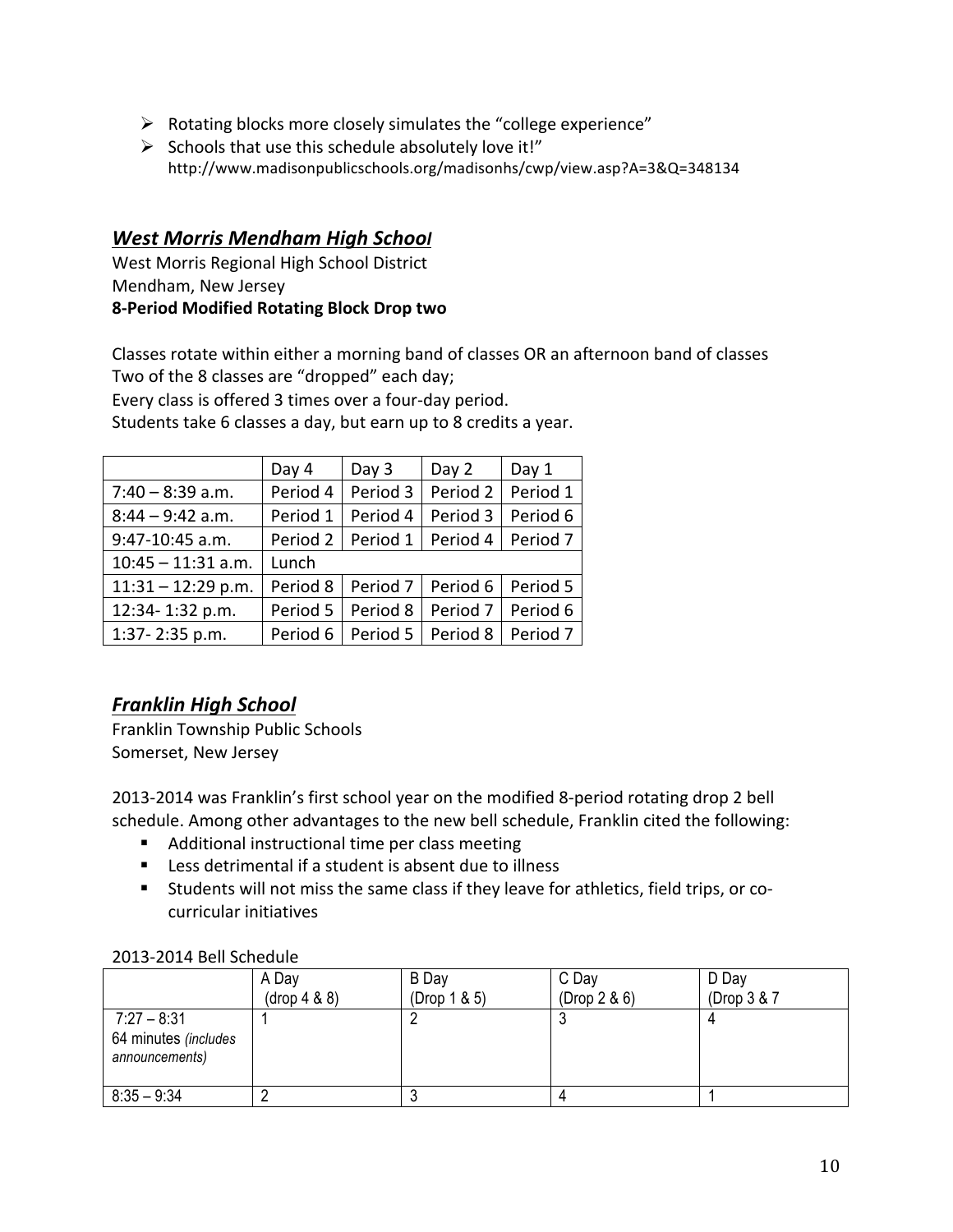| 59 minutes                                                                                                                                     |                                                                            |                                                                                |                                                                            |                                                                            |
|------------------------------------------------------------------------------------------------------------------------------------------------|----------------------------------------------------------------------------|--------------------------------------------------------------------------------|----------------------------------------------------------------------------|----------------------------------------------------------------------------|
| 9:38-10:37<br>59 minutes                                                                                                                       | 3                                                                          | 4                                                                              | 1                                                                          | $\overline{2}$                                                             |
| $10:41 - 12:19$<br>Class/Lunch<br>Class $1 - 10:41 - 11:40$ ;<br>Class 2: 10:41-11:11 &<br>11:50-12:19; Class 3:<br>11:20-12:19)<br>98 minutes | 5                                                                          | 6                                                                              | $\overline{7}$                                                             | 8                                                                          |
| $12:23 - 1:22$<br>59 minutes                                                                                                                   | $6\phantom{1}$                                                             | $\overline{7}$                                                                 | 8                                                                          | 5                                                                          |
| $1:26 - 2:28$<br>62 minutes<br><i>(includes</i><br>announcements)                                                                              | 7                                                                          | 8                                                                              | 5                                                                          | 6                                                                          |
|                                                                                                                                                | Lunch 1: 10:41 - 11:11<br>Lunch 2: 11:15 - 11:45<br>Lunch 3: 11:49 - 12:19 | Lunch 1: $10:41 - 11:11$<br>Lunch 2: $11:15 - 11:45$<br>Lunch 3: 11:49 - 12:19 | Lunch 1: 10:41 - 11:11<br>Lunch 2: 11:15 - 11:45<br>Lunch 3: 11:49 - 12:19 | Lunch 1: 10:41 - 11:11<br>Lunch 2: 11:15 - 11:45<br>Lunch 3: 11:49 - 12:19 |

# *Wissahickon High School*

Wissahickon School District

Amber, Pennsylvania

8 periods with a 6-Day Modified block rotation with 2 48-minute I&E periods (Intervention & Enrichment) periods every 6-day cycle AND 3 lunch periods daily.

Students take eight classes in a six-day rotation. Each course is offered four times in the six-day cycle - three 58-minute periods and one 80-minute period.

Two 48-minute I&E periods (intervention and enrichment periods) allow students to "explore new areas of interest and get help they need."

| Days $1 - 4$         |                        |                 |  |  |  |
|----------------------|------------------------|-----------------|--|--|--|
| Session 1 (58 min)   |                        |                 |  |  |  |
|                      | $7:37 - 8:35$          |                 |  |  |  |
|                      | Homeroom (12 min)      |                 |  |  |  |
|                      | $8:39 - 8:51$          |                 |  |  |  |
| Session 2 (58 min)   |                        |                 |  |  |  |
| $8:55 - 9:53$        |                        |                 |  |  |  |
| Session 3 (58 min)   |                        |                 |  |  |  |
| $9:57 - 10:55$       |                        |                 |  |  |  |
| A - Early Lunch (30) | Session 5 (58)         | Session 5 (58)  |  |  |  |
| $10:59 - 11:29$      | 10:59-11:57            | $10:59 - 11:57$ |  |  |  |
| Session 5 (58)       | $B - Mid - Lunch (30)$ | Session 6 (58)  |  |  |  |